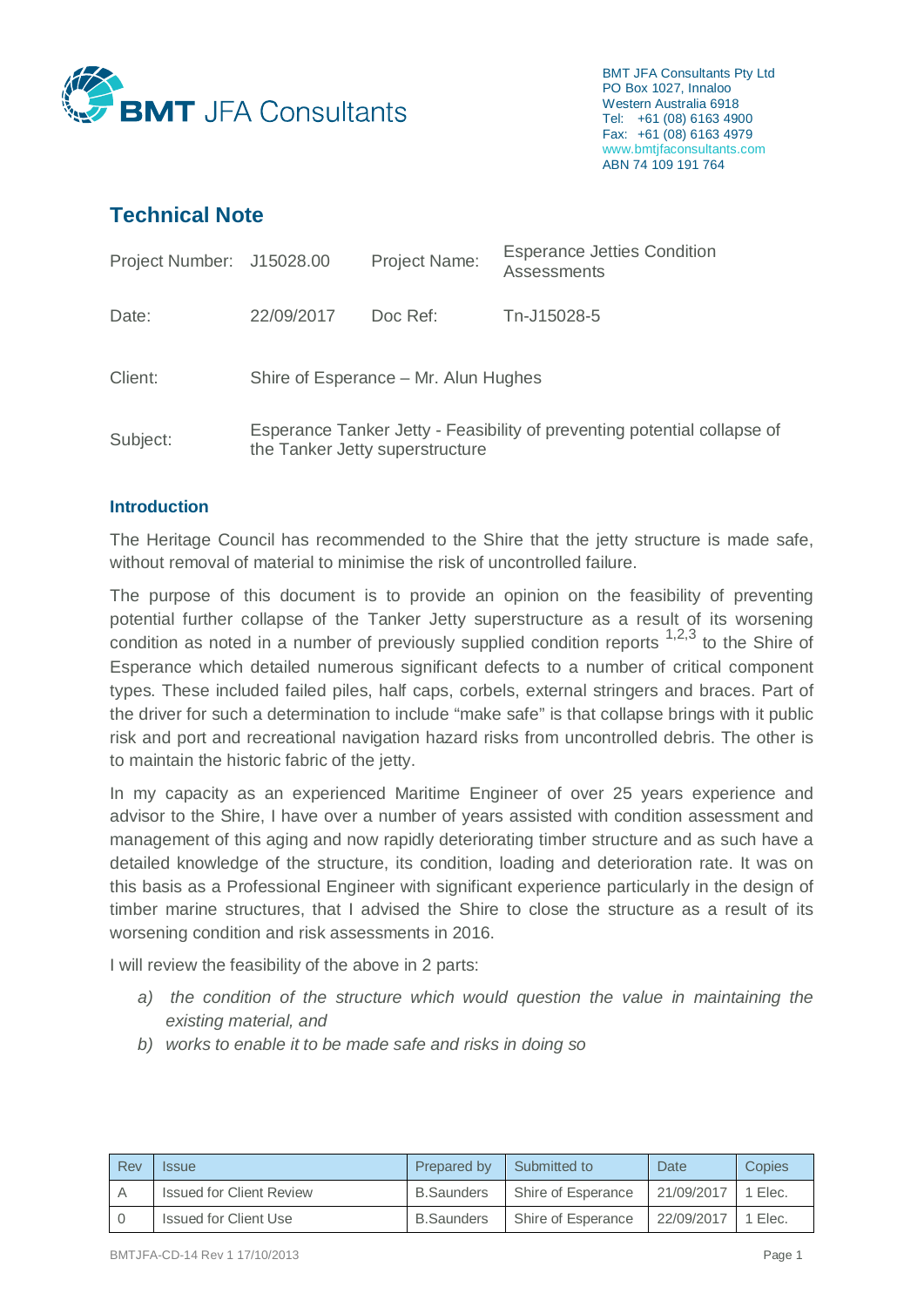## **The Tanker Jetty Condition**

#### **Background**

The Esperance Tanker Jetty is situated approximately 2km north of Esperance Port extends from the beach in an easterly/south-easterly direction. The original 875m long timber structure made up of a Jetty Section and a Wharf Section was constructed in 1934 and after deterioration and failures in the 1980's was separated into an "island" portion of the original wharf which continued to deteriorate to the extent that it was demolished by the Port in 2015, and a 630m Jetty Section. The remaining Jetty Section was refurbished in 1991/2 replacing the piles and topped with concrete to cover the failing deck timbers to facilitate pedestrian access. Only the outer (North and South) piles were replaced during the refurbishment. After recent collapses, the remaining section of the Tanker Jetty is approximately 512m long. The jetty was originally constructed of pile frames at 4.5m spacing made up of 3 piles. During the 1991/2 refurbishment, replacement piles, for a 2 pile frame, have been constructed outside, to the north and south, of the original piles in each bent. The pile frame substructure (pier) consists of the piles and half caps which support the deck superstructure. The piles, of each pile frame, are connected by 2 half caps, which are seated into and bolted to both sides of the pile tops. The pile frames support the deck superstructure on the half caps. The superstructure is comprised of the main longitudinal stringers, deck planks and the concrete deck. The main longitudinal stringers are supported on bearing corbels over the half caps at each pile frame. The 5 longitudinal stringers support deck planks, arranged transversely, which are topped with concrete pavement. The substructure pile frames are a critical load path for the dead and pedestrian live loading. The piles are also subject to wave loading and have continued to deteriorate with failures, including 'necking', at the seafloor and at sea level. In addition the connections of the half caps at the top of some of the piles have also suffered several failures, including crushing.

The 2010 BG&E Esperance Tanker Jetty Structural Assessment  $4$  for which BMT provided wave estimates and loadings stated "The missing and poor condition of pier bracing elements in conjunction with poor ironwork and half cap connectivity means that the jetty resistance to lateral loads arising from wind and wave action is reduced, and the stability of the jetty may be jeopardised during storm events." This is believed to be at relatively low return periods and this is likely to be even lower in its current condition. Since that time, BMT has worked with the Shire to monitor the condition of the structure to maintain access and recommended a series of repairs. However, due to the scale of the structure and its state of deterioration only de-rated pedestrian access was allowed for until such time as intervention was required. The scale of the refurbishment task with the failure of all piles meant that at some stage the structure would be deemed as at the end of its serviceable life and could no longer be economically maintained. As a result of inspections in late 2015, it was recommended that the structure was closed as significant portions of the remaining structure were at immediate risk of partial collapse. Partial failures and more recently collapses have been monitored since that time by the Shire. Every maritime structure has a recognised life due to the severe degradation by the marine environment. This is particularly so with organic material structures such as timber. Past that life it is generally recognised that the only economically viable alternative is replacement and that would be in newer more durable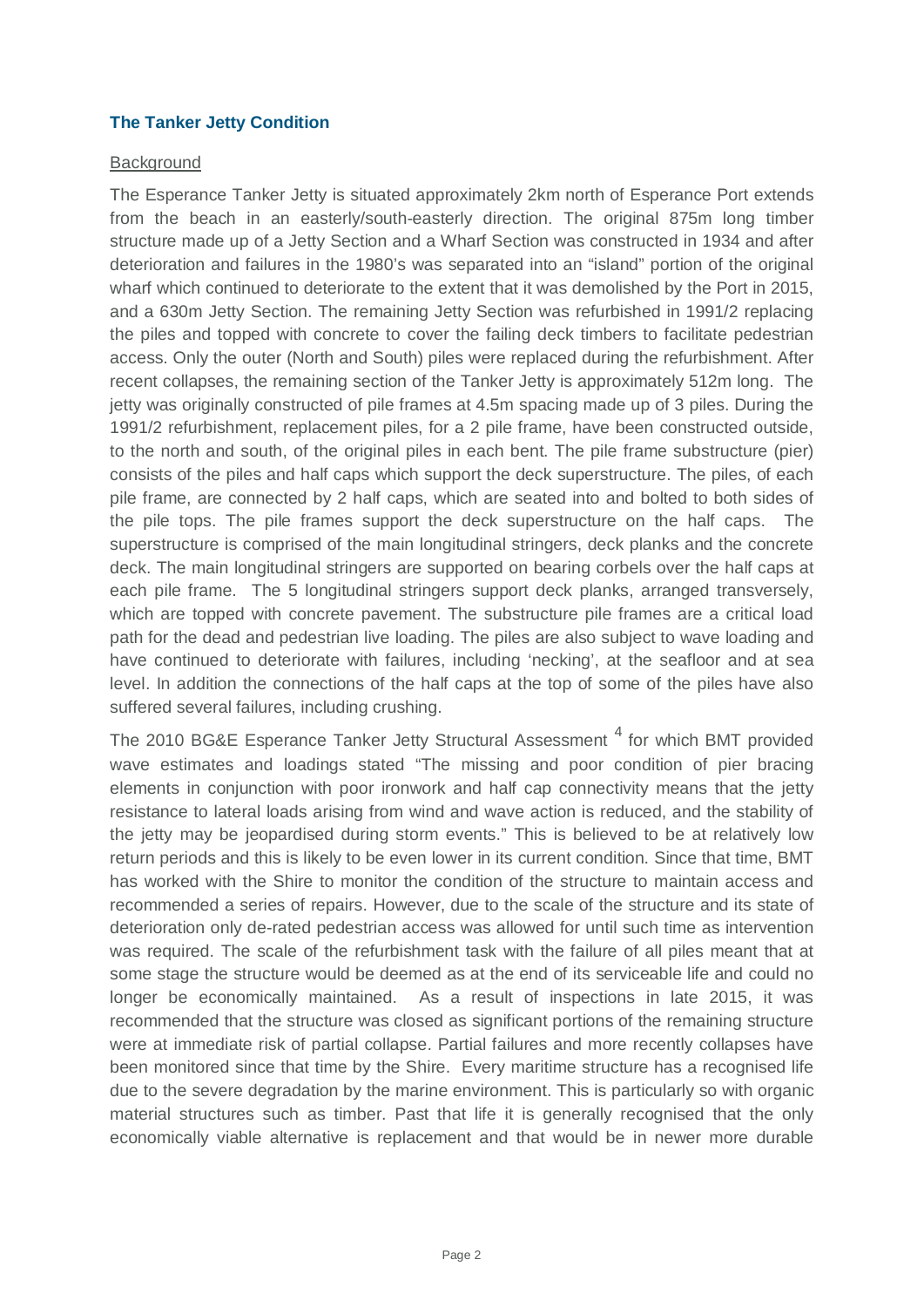materials to be economically viable to maintain. For example, large portions of the Busselton Jetty have been significantly rebuilt with steel and concrete elements.

The structure is well beyond its expected design and service lives and was in fact so when handed over for the Shire to maintain.

# Condition Guidelines

Australian Standards <sup>5</sup> quote "Generally timber would not be used as the principal structural medium for a facility with a design life of greater than 25 years …" and the reason for this is generally maintenance of the assembly of individual members can be prohibitive. With component service lives such as marine exposed piles with as little as 5-10yrs but longer if protected with treatments and decking as low as 10 years but can be up to 25 years if maintained, such timber structures need to be thought of as "living structures" needing constant care and maintenance. Deterioration mechanisms are listed as:

- mechanical degradation (wear), rot, biological including marine organism attack
- moisture exposure and ingress induced fixing corrosion and rot which must be carefully designed against and maintained
- lack of maintenance of old structures from
	- lack of economic activity to fund a commitment to regular inspection and maintenance and ongoing replacement of components as the rot and fail
	- loss of timber working skills
	- lack of availability of sufficient sized timber supplies
	- difficulty in accessing and maintaining bolted connections particularly difficulty of mobilising in the marine environment

#### Condition Timeline

It is instructive to remind ourselves of the timeline and put this in the context of asset design life, expected service life, current condition and management.

| Date | <b>Description</b>                                                                              | Comment                                                                                                                                                                                                                                      |
|------|-------------------------------------------------------------------------------------------------|----------------------------------------------------------------------------------------------------------------------------------------------------------------------------------------------------------------------------------------------|
| 1934 | Jetty constructed                                                                               |                                                                                                                                                                                                                                              |
| 1970 | Port ceased operations – end of<br>economic use                                                 | Jetty 35y old and past its expected<br>design life for timber which could be<br>inferred as 25 years from guidelines and<br>considered end of Service Life                                                                                   |
| 1976 | PWD wants to demolish, agreement of<br>reportedly \$20,000 per year over 10<br>years arrived at | This would be a reasonable move to<br>extend the Service Life for de-rated<br>recreational use with only minor<br>maintenance. It did not envisage major<br>refurbishments which are more akin to<br>large portions of the replacement cost. |

**Table 1: Jetty Timeline** <sup>6</sup> **– an engineering infrastructure asset perspective**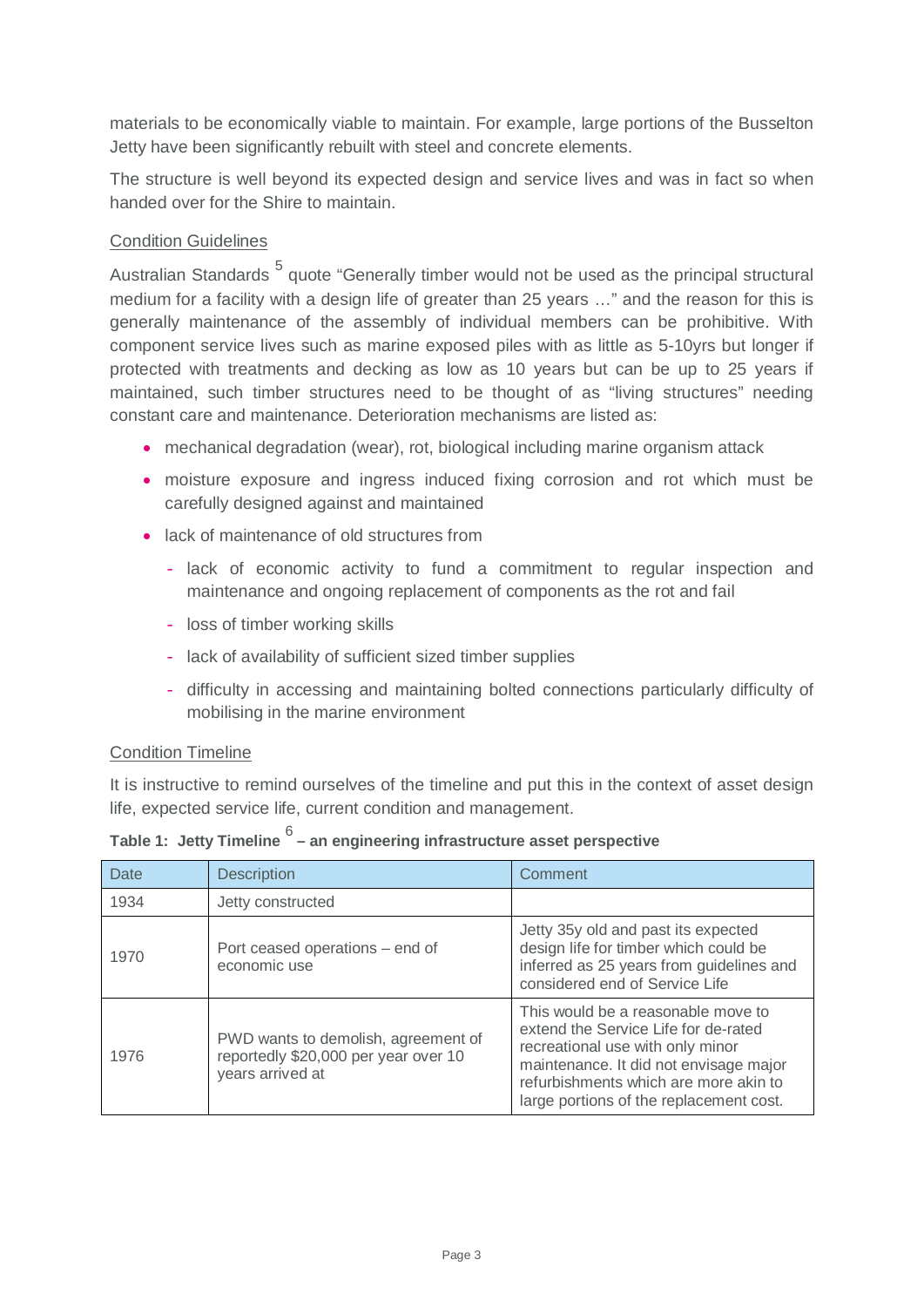| Date                                                                                       | <b>Description</b>                                                                                                 | Comment                                                                                                                                                                                                                                       |  |
|--------------------------------------------------------------------------------------------|--------------------------------------------------------------------------------------------------------------------|-----------------------------------------------------------------------------------------------------------------------------------------------------------------------------------------------------------------------------------------------|--|
| 1986                                                                                       | End of PWD tenure and agreement -<br>some public activity brings some further<br>money for now much needed repairs | Period of minor repairs including piles at<br>a reduced loading lowering intervention<br>level with ongoing deterioration and<br>collapse failures in mid 1980's                                                                              |  |
| 1992                                                                                       | WA Govt passes to Shire with \$150,000                                                                             | Funding for pile replacement in major<br>upgrade – deck topped in lieu of<br>replacing all deck boards - ie not a full<br>refurbishment.                                                                                                      |  |
| 2010/11                                                                                    | Condition triggers condition inspections<br>and warns of limited life                                              | Jetty condition now below a reduced<br>intervention level and way beyond life<br>extension. Some works to extend use are<br>continued with close monitoring.                                                                                  |  |
| Condition monitoring in 2016 closes jetty<br>2013 - 2016<br>Port demolishes Island section |                                                                                                                    | Loss of function of all elements evident<br>and safety concerns govern. Demolition<br>recommended some 47 years after<br>initially required. Only replacement of<br>ALL elements (ie complete rebuild) will<br>address the current condition. |  |

Some observations relating to engineering condition:

- x It is now **47 years since the Jetty was scheduled for demolition**.
- The only major replacement of components has been of piles around or before 1992 some **25 years ago** and so they have reached end of life (note durability expectations of 10 years above).
- **The deck structure**, already in poor condition when concrete topped in 1992, is now 83 years old and **has had its life extended from a failed condition by some 25 years**.
- Funding amounts in the history are not major and in essence only targeted life extension at a much reduced level of service and intervention level in the realistic expectation that eventually the structure would have to be demolished as originally proposed by the State in 1976.
- ALL components now require replacement ie there is no historical fabric that is of a condition that would form any purpose other than decorative in a new engineered structure

The following figure relating condition, maintenance and intervention over time is instructive to inform non-technical people of the impact of infrastructure assets that deteriorate over time.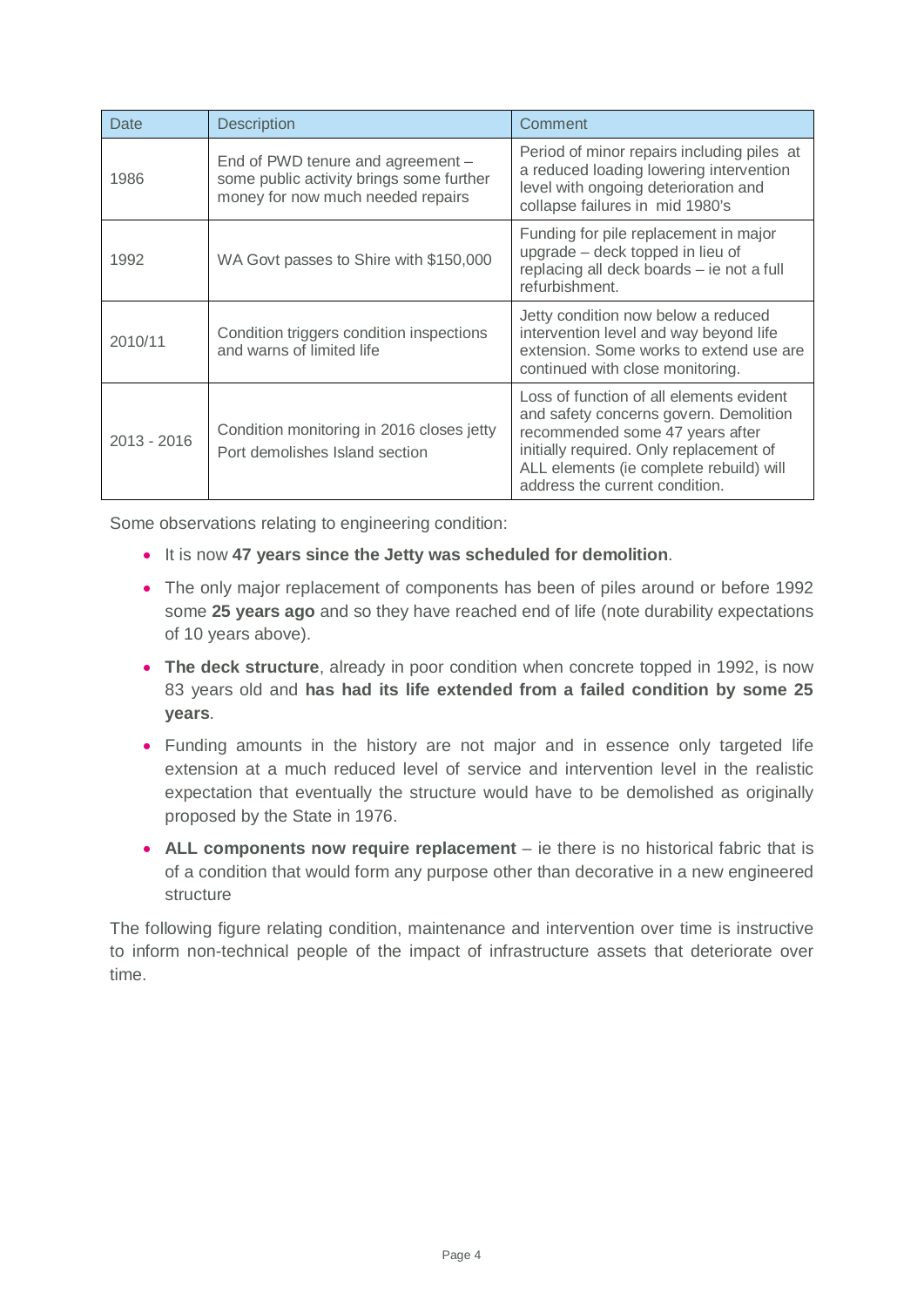Intended performance, measured by inspection parameter



**Figure 1 How we got here - Tanker Jetty Condition (Ageing of a structure – (sources CIRIA C674 & The Rock Manual** <sup>8</sup> **)**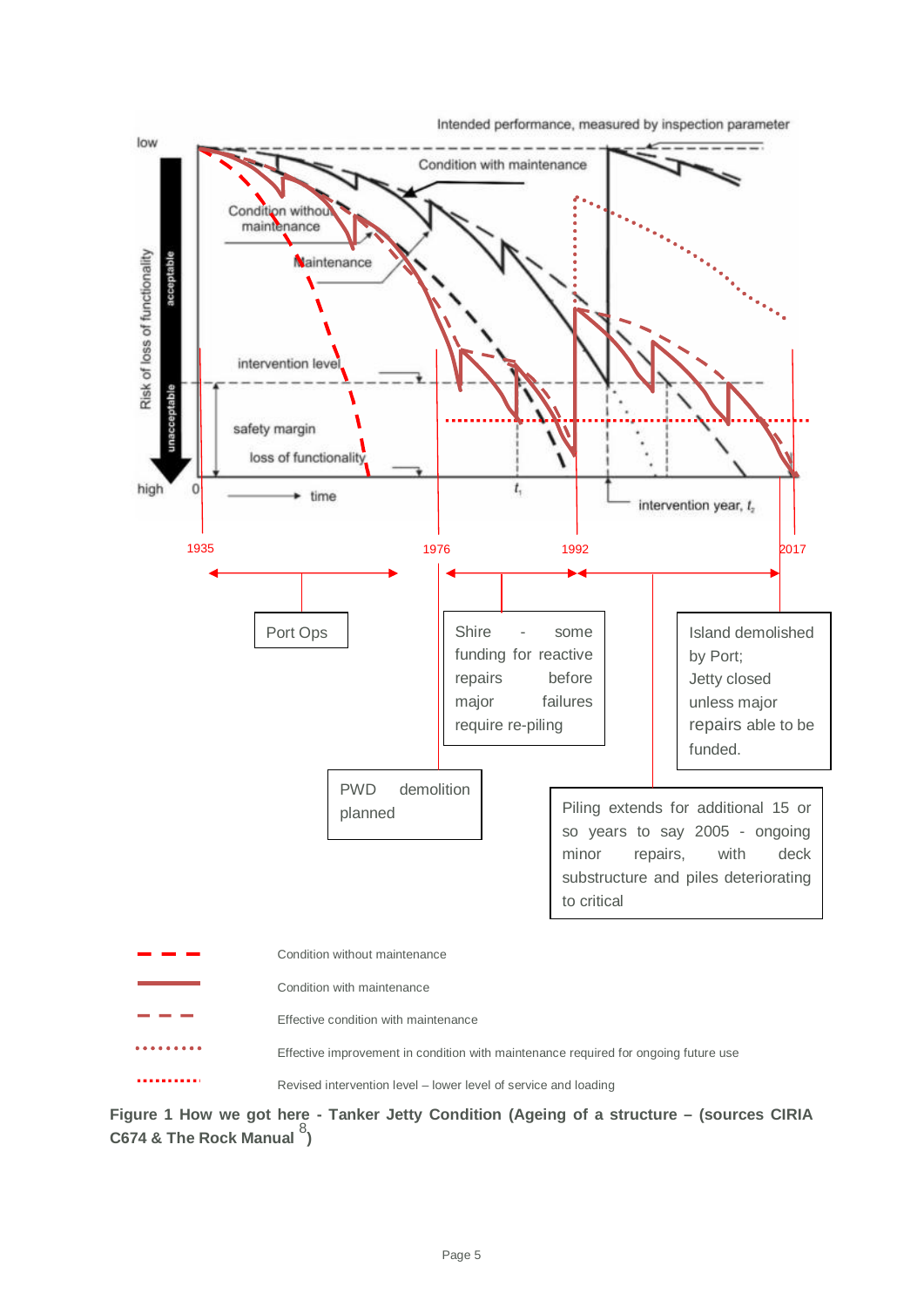The chart shows the concepts of a variation in loss of functionality with time with a range of strategies and highlights the impact of various interventions. Even with good durability design and construction, a structure may be assumed to approach some limiting criteria based on functionality, capacity, failure mode and often safety. The strategy employed must ensure that management actions are optimised over its defined life and economic decisions can be framed around its later performance with regard to rehabilitation or replacement  $8$ .

The condition axis can also be thought of in terms of cost, the lower the structure is over time on this axis the larger portion of its replacement value will be required to bring it back up to the deterioration curve one expects with ongoing maintenance. The following element condition issues exist for the structure:

# Piles

Stabilisation of the essentially failed piles (and this should be clearly communicated that every pile on this structure is failed under a structural capacity definition mainly due to reduction of section from marine damage) would require almost as much effort as re-piling every bent as was done in the last full pile replacement in . Therefore such work equates to substructure replacement in effort and cost and indeed temporary propping would almost require the same effort and cost as every bent would require support to give any assurance of stabilising all of the deck structure.

# **Crossheads**

Despite the effort to stabilise the substructure support piles, there remains the difficulty that the Crossheads between the piles which support the deck are failing and no longer fit for use and are collapsing under deck self weight as the pile fixings tear out. Connection to the propping posts or new piles would essentially require replacement of this support element for the deck in some form or spliced and bolted connection be installed to each crosshead. There remains significant difficulty and danger in installing such repairs due to the fragility of the structure and I believe any work may have significant challenges in meeting Safety in Design risk assessments which would also be difficult and costly to implement. Again the cost would be a large proportion of any refurbishment of the substructure.

#### Deck

The timber deck elements – primarily corbels, stringers and deck planks are all structurally failed due to rot.

- Deck planks have been topped with a concrete topping as they were severely weathered and splintered and the fixings are all failed. The deck relies on gravity for fixity.
- Stringers are all suffering dry rot in the centre and no longer have the material soundness to in most cases fix to as part of repairs. Based on demolition section members, the deck cannot be relied on to even span between the existing bents unless major deck repairs are also carried out. No fixing of deck planks would be possible.
- Corbels are collapsing under deck self weight.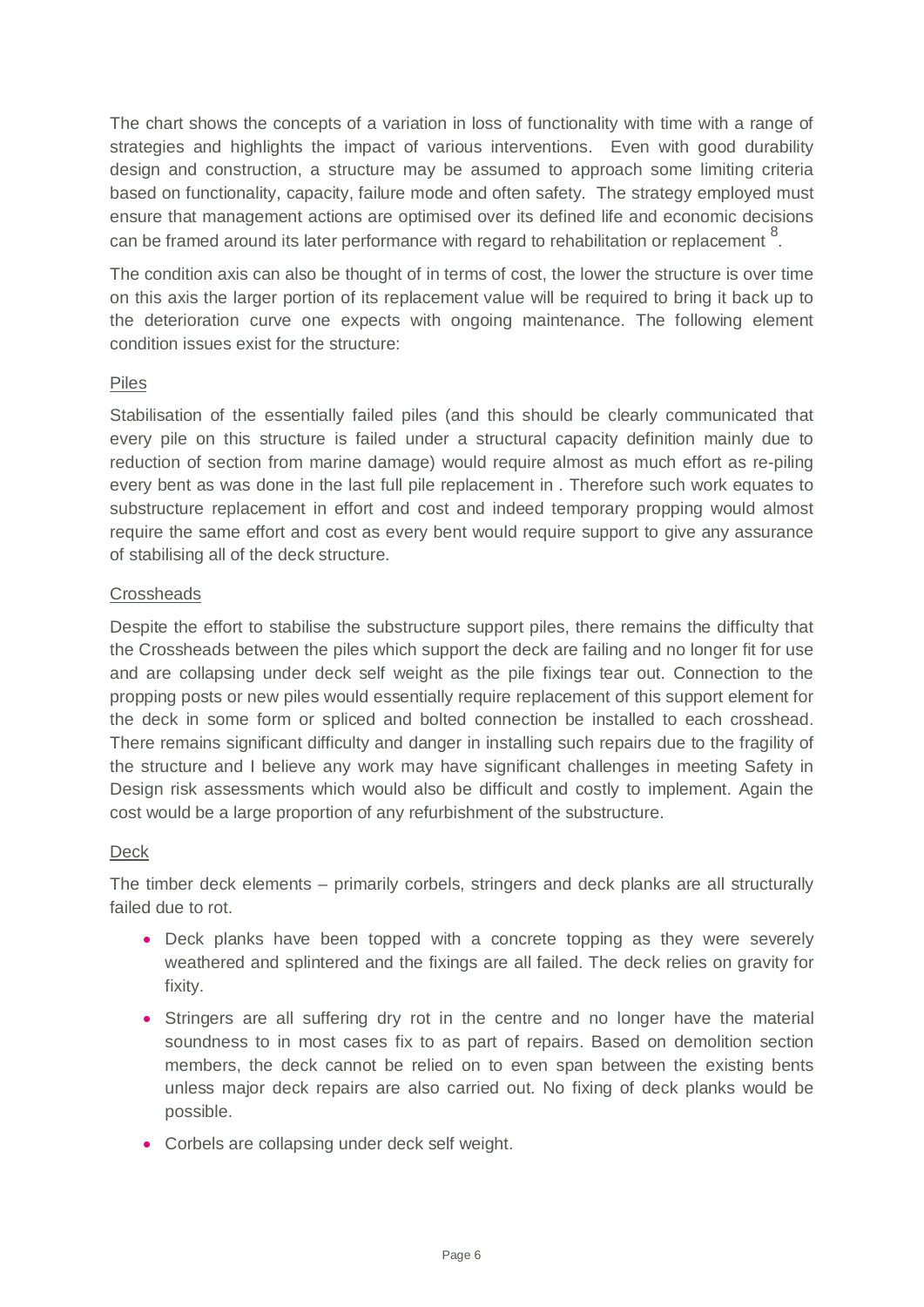• All fixings are now failed with severe fixing corrosion or dry rot and this has contributed to the recent collapses.

## **Structure stabilisation and "making safe"**

As a result it may be expected that any temporary stabilisation solution would likely have the following outcomes:

- Prevention of further collapse could not be guaranteed (or signed off) without significant design and site works.
- The stabilised deck would still be at risk of damage and failure from the severe metocean conditions and susceptible to substructure wave loading failure and deck uplift and collapse in relatively low return period storm events as noted in 2010 BG&E Esperance Tanker Jetty Structural Assessment which can occur in any year going forward.
- Require significant marine mobilisation and operational cost due to the time it would take to stabilise the structure.
- Require significant expense which is expected to be more than the anticipated demolition cost and a significant portion of any refurbishment or replacement cost.
- Such works have significant safety in design challenges.
- Remove significant budget from that required to retain a structure at the site going forward.
- Resulting limited design life for the works with unknown effects from the further deterioration of the structure exacerbating this.
- Relatively high cost would be questionable value for money and provide low ranking in any project option assessment.

Should collapse occur, a number of adverse outcomes would be realised as previously noted  $3$  :

- Additional expense would be incurred to ensure appropriate clearance of the site with diving requirements. This may include a requirement to clean up plastic barrier and concrete deck overlay materials.
- It is likely that some elements would be released into navigational waters and certainly deck planks, stringers and other dry timbers would become a hazard to navigation. It is uncertain that dry upper sections of piles would also not be buoyant and become a hazard floating at or just below the surface. In water sections have been known to sink to the seabed.
- Timber piles would likely be collapsed with the deck and would not be available for heritage purposes as freestanding representative elements of the past structure.
- Collapsed materials may promote further damage to the adjacent remaining jetty fabric.
- Construction (Safety in Design) risk is increased with clearance of materials.